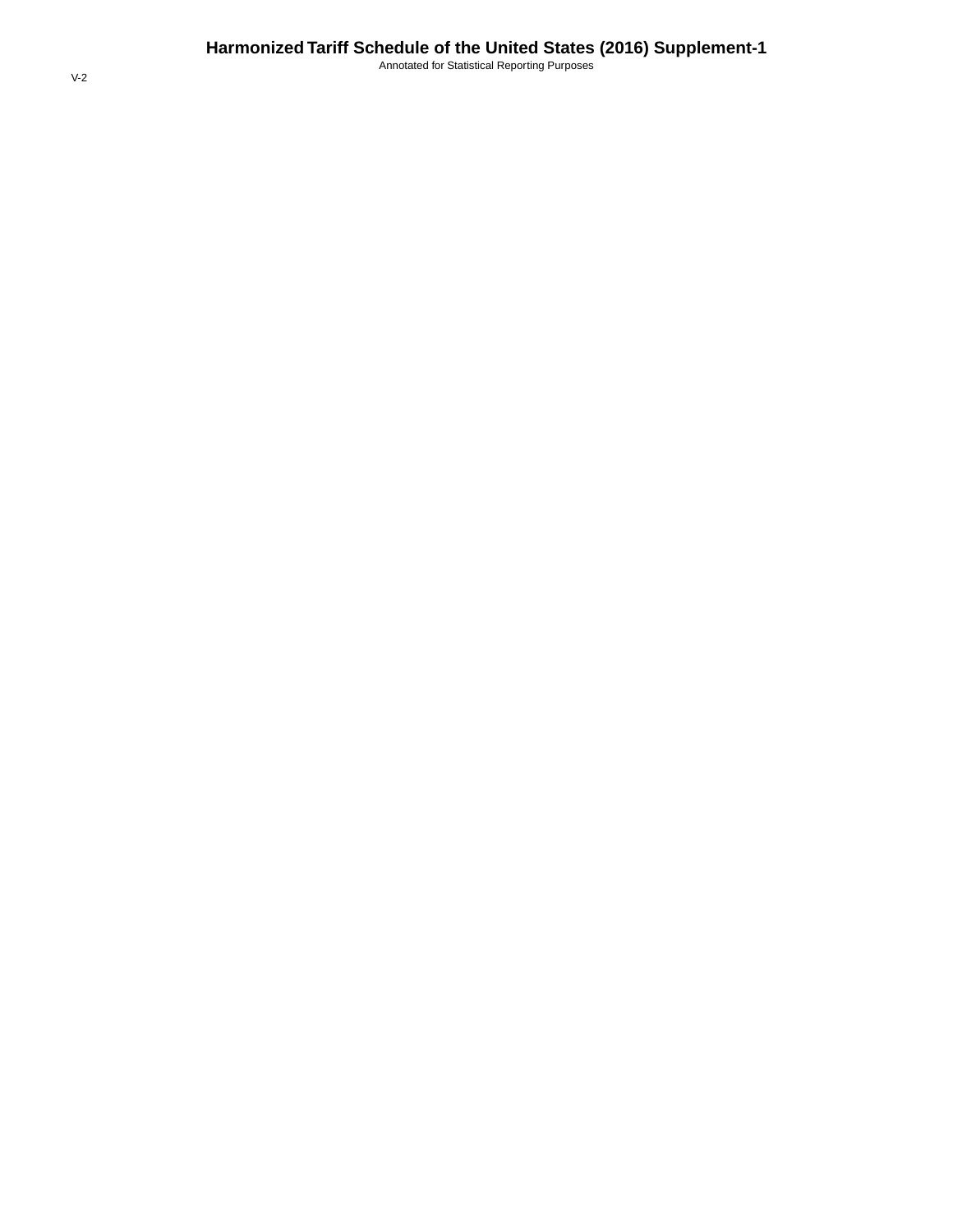Annotated for Statistical Reporting Purposes

#### CHAPTER 25

#### SALT; SULFUR; EARTHS AND STONE; PLASTERING MATERIALS, LIME AND CEMENT

#### **Notes**

V 25-1

1. Except where their context or note 4 to this chapter otherwise requires, the headings of this chapter cover only products which are in the crude state or which have been washed (even with chemical substances eliminating the impurities without changing the structure of the product), crushed, ground, powdered, levigated, sifted, screened, concentrated by flotation, magnetic separation or other mechanical or physical processes (except crystallization), but not products which have been roasted, calcined, obtained by mixing or subjected to processing beyond that mentioned in each heading.

The products of this chapter may contain an added anti-dusting agent, provided that such addition does not render the product particularly suitable for a specific use rather than for general use.

- 2. This chapter does not cover:
	- (a) Sublimed sulfur, precipitated sulfur or colloidal sulfur (heading 2802);
	- (b) Earth colors containing 70 percent or more by weight of combined iron evaluated as Fe<sub>2</sub>O<sub>3</sub> (heading 282I);
	- (c) Medicaments or other products of chapter 30;
	- (d) Perfumery, cosmetic or toilet preparations (chapter 33);
	- (e) Setts, curbstones or flagstones (heading 6801); mosaic cubes and the like (heading 6802); roofing, facing or damp course slates (heading 6803);
	- (f) Precious or semiprecious stones (heading 7102 or 7103);
	- (g) Cultured crystals (other than optical elements) weighing not less than 2.5 g each, of sodium chloride or of magnesium oxide, of heading 3824; optical elements of sodium chloride or of magnesium oxide (heading 9001);
	- (h) Billiard chalks (heading 9504); or
	- (ij) Writing or drawing chalks or tailors' chalks (heading 9609).
- 3. Any products classifiable in heading 2517 and any other heading of the chapter are to be classified in heading 2517.
- 4. Heading 2530 applies, inter alia, to: vermiculite, perlite and chlorites, unexpanded; earth colors, whether or not calcined or mixed together; natural micaceous iron oxides; meerschaum (whether or not in polished pieces); amber; agglomerated meerschaum and agglomerated amber, in plates, rods, sticks or similar forms, not worked after molding; jet; strontianite (whether or not calcined), other than strontium oxide; broken pieces of pottery, brick or concrete.

#### Statistical Note

- 1. For the purposes of heading 2525:
	- (a) The term "split block mica" means mica, not exceeding 0.508 mm in thickness, that has been split and selected within a tolerance of 0.203 mm, but which has not been cut or stamped to dimensions, shape or form;
	- (b) The term "mica splittings" means mica laminae in book-form or book-pack, or in loose pack, suitable for use in the manufacture of agglomerated (built-up) mica included in heading 6815.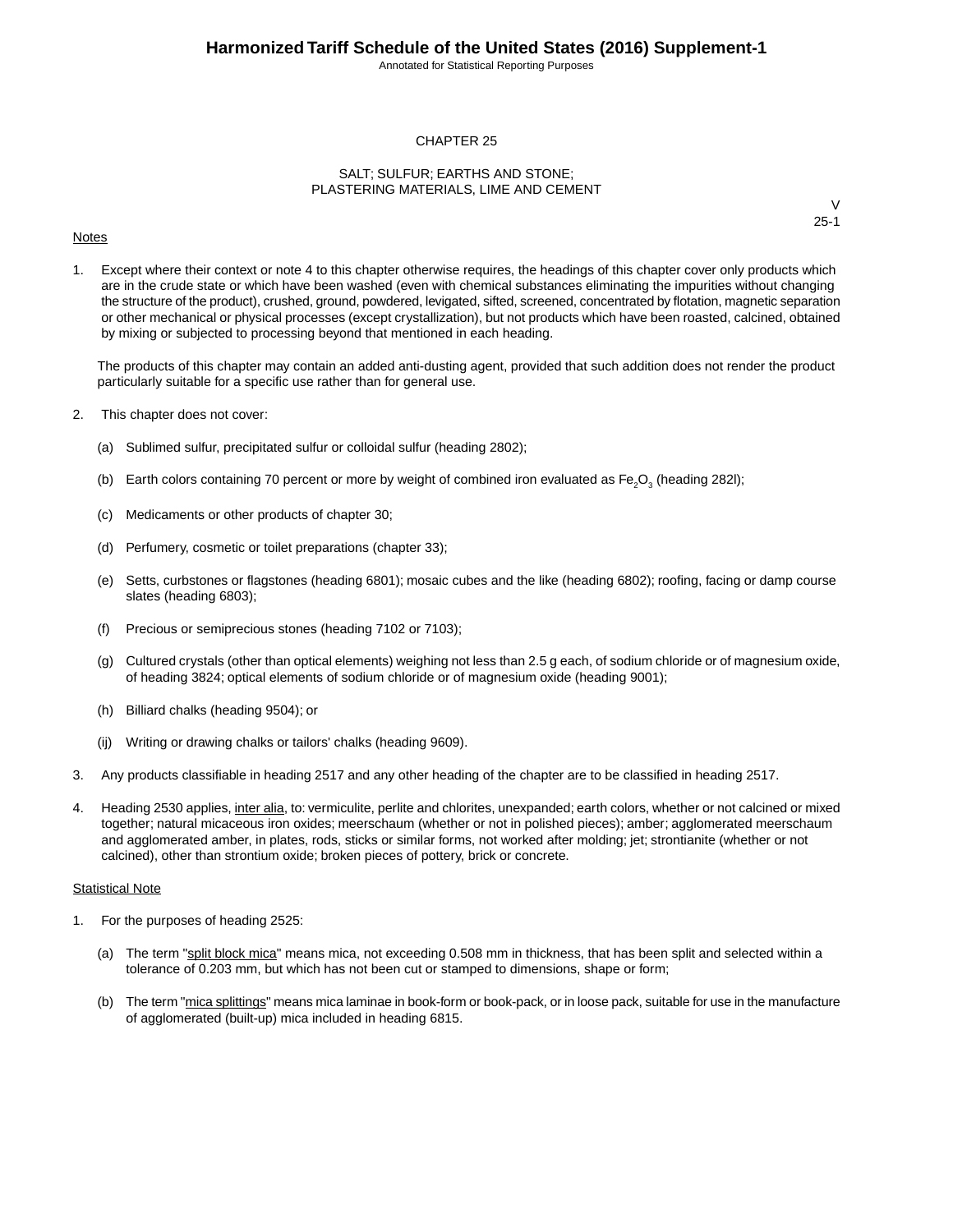Annotated for Statistical Reporting Purposes

| Heading/                         | Stat.       |                                                                                                                                                                                                 | Unit           |               | Rates of Duty |              |
|----------------------------------|-------------|-------------------------------------------------------------------------------------------------------------------------------------------------------------------------------------------------|----------------|---------------|---------------|--------------|
| Subheading                       | Suf-<br>fix | <b>Article Description</b>                                                                                                                                                                      | of<br>Quantity | General       | 1<br>Special  | 2            |
| 2501.00.00                       |             | 00 Salt (including table salt and denatured salt) and pure sodium<br>chloride, whether or not in aqueous solution or containing                                                                 |                |               |               | 26%          |
|                                  |             |                                                                                                                                                                                                 |                |               |               | Free         |
| 2503.00.00                       |             | Sulfur of all kinds, other than sublimed sulfur, precipitated                                                                                                                                   |                |               |               | Free         |
|                                  | 10<br>90    |                                                                                                                                                                                                 |                |               |               |              |
| 2504<br>2504.10                  |             | Natural graphite:<br>In powder or in flakes:                                                                                                                                                    |                |               |               |              |
| 2504.10.10 00                    |             |                                                                                                                                                                                                 |                |               |               | $3.6$ ¢/kg   |
| 2504.10.50<br>2504.90.00         | 00<br>00    |                                                                                                                                                                                                 |                |               |               | 10%<br>10%   |
| 2505<br>2505.10<br>2505.10.10 00 |             | Natural sands of all kinds, whether or not colored, other than<br>metalbearing sands of chapter 26:<br>Silica sands and quartz sands:<br>Sand containing by weight 95 percent or more of silica |                |               |               |              |
|                                  |             |                                                                                                                                                                                                 |                |               |               | \$1.97/t     |
| 2505.10.50 00<br>2505.90.00      | 00          |                                                                                                                                                                                                 |                |               |               | Free<br>Free |
| 2506                             |             | Quartz (other than natural sands); quartzite, whether or not<br>roughly trimmed or merely cut, by sawing or otherwise, into<br>blocks or slabs of a rectangular (including square) shape:       |                |               |               |              |
| 2506.10.00                       | 10          | Sands (other than natural) containing by weight 95<br>percent or more of silica and not more than 0.6 percent                                                                                   |                | Free          |               | Free         |
|                                  | 50          |                                                                                                                                                                                                 |                |               |               |              |
| 2506.20.00                       |             |                                                                                                                                                                                                 |                |               |               | Free         |
|                                  | 10<br>80    |                                                                                                                                                                                                 |                |               |               |              |
| 2507.00.00                       |             | 00 Kaolin and other kaolinic clays, whether or not calcined t  Free                                                                                                                             |                |               |               | \$2.46/t     |
| 2508                             |             | Other clays (not including expanded clays of heading 6806),<br>andalusite, kyanite and sillimanite, whether or not calcined;<br>mullite; chamotte or dinas earths:                              |                |               |               |              |
| 2508.10.00 00                    |             |                                                                                                                                                                                                 |                |               |               | \$3.20/t     |
| 2508.30.00 00                    |             |                                                                                                                                                                                                 |                | Free          |               | \$1.97/t     |
| 2508.40.01                       | 10          |                                                                                                                                                                                                 |                |               |               | \$1.97/t     |
|                                  | 20          |                                                                                                                                                                                                 |                |               |               |              |
|                                  | 50          |                                                                                                                                                                                                 |                |               |               |              |
| 2508.50.00 00                    |             |                                                                                                                                                                                                 |                | <b>I</b> Free |               | Free         |
| 2508.60.00                       | 00          |                                                                                                                                                                                                 |                |               |               | 30%          |
| 2508.70.00 00<br>2509.00         |             | Chalk:                                                                                                                                                                                          |                |               |               | Free         |
| 2509.00.10 00                    |             |                                                                                                                                                                                                 |                |               |               | Free         |
| 2509.00.20 00                    |             |                                                                                                                                                                                                 |                |               |               | 13%          |
|                                  |             |                                                                                                                                                                                                 |                |               |               |              |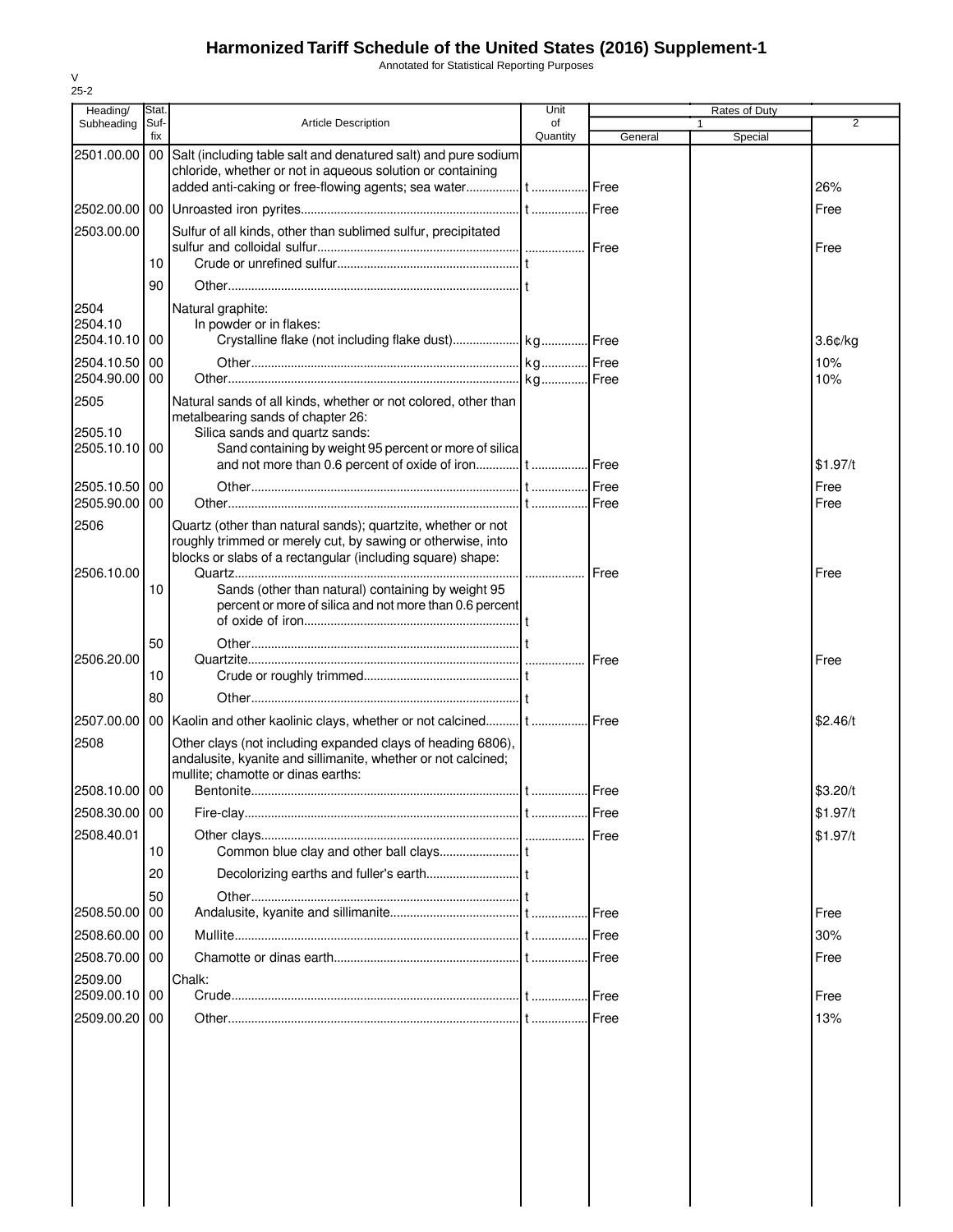Annotated for Statistical Reporting Purposes

| Heading/      | <b>Stat</b> |                                                                                                                                                                                                                                                                                                                 | Unit           |             | Rates of Duty                                                                         |                        |
|---------------|-------------|-----------------------------------------------------------------------------------------------------------------------------------------------------------------------------------------------------------------------------------------------------------------------------------------------------------------|----------------|-------------|---------------------------------------------------------------------------------------|------------------------|
| Subheading    | Suf-<br>fix | <b>Article Description</b>                                                                                                                                                                                                                                                                                      | of<br>Quantity | General     | 1<br>Special                                                                          | $\overline{2}$         |
| 2510          |             | Natural calcium phosphates, natural aluminum calcium                                                                                                                                                                                                                                                            |                |             |                                                                                       |                        |
|               |             | phosphates and phosphatic chalk:                                                                                                                                                                                                                                                                                |                |             |                                                                                       |                        |
| 2510.10.00 00 |             |                                                                                                                                                                                                                                                                                                                 |                |             |                                                                                       | Free                   |
| 2510.20.00    | 00          |                                                                                                                                                                                                                                                                                                                 |                |             |                                                                                       | Free                   |
| 2511          |             | Natural barium sulfate (barytes); natural barium carbonate<br>(witherite), whether or not calcined, other than barium oxide<br>of heading 2816:                                                                                                                                                                 |                |             |                                                                                       |                        |
| 2511.10       |             | Natural barium sulfate (barytes):                                                                                                                                                                                                                                                                               |                |             |                                                                                       |                        |
| 2511.10.10 00 |             |                                                                                                                                                                                                                                                                                                                 |                |             |                                                                                       | \$7.38/t               |
| 2511.10.50 00 |             |                                                                                                                                                                                                                                                                                                                 |                |             | Free (A, AU, BH,<br>CA, CL, CO, D, E,<br>IL, JO, KR, MA,<br>MX, OM, P, PA,<br>PE, SG) | \$3.94/t               |
| 2511.20.00 00 |             |                                                                                                                                                                                                                                                                                                                 |                |             |                                                                                       | 30%                    |
| 2512.00.00    |             | 00 Siliceous fossil meals (for example, kieselguhr, tripolite and                                                                                                                                                                                                                                               |                |             |                                                                                       |                        |
|               |             | diatomite) and similar siliceous earths, whether or not calcined,                                                                                                                                                                                                                                               |                |             |                                                                                       |                        |
|               |             |                                                                                                                                                                                                                                                                                                                 |                |             |                                                                                       | Free                   |
| 2513          |             | Pumice; emery; natural corundum, natural garnet and other<br>natural abrasives, whether or not heat-treated:                                                                                                                                                                                                    |                |             |                                                                                       |                        |
| 2513.10.00    |             |                                                                                                                                                                                                                                                                                                                 |                | <b>Free</b> |                                                                                       | Free                   |
|               | 10          | Crude or in irregular pieces, including crushed                                                                                                                                                                                                                                                                 |                |             |                                                                                       |                        |
|               |             |                                                                                                                                                                                                                                                                                                                 |                |             |                                                                                       |                        |
|               | 80          |                                                                                                                                                                                                                                                                                                                 |                |             |                                                                                       |                        |
| 2513.20       |             | Emery, natural corundum, natural garnet and other natural<br>abrasives:                                                                                                                                                                                                                                         |                |             |                                                                                       |                        |
| 2513.20.10    | 00          |                                                                                                                                                                                                                                                                                                                 |                |             |                                                                                       | Free                   |
| 2513.20.90 00 |             |                                                                                                                                                                                                                                                                                                                 |                |             |                                                                                       | 2.2¢/kg                |
| 2514.00.00    |             | 00 Slate, whether or not roughly trimmed or merely cut, by sawing                                                                                                                                                                                                                                               |                |             |                                                                                       |                        |
|               |             | or otherwise, into blocks or slabs of a rectangular (including                                                                                                                                                                                                                                                  |                |             |                                                                                       |                        |
|               |             |                                                                                                                                                                                                                                                                                                                 |                |             |                                                                                       | 25%                    |
| 2515          |             | Marble, travertine and other calcareous monumental or building<br>stone of an apparent specific gravity of 2.5 or more, and<br>alabaster, whether or not roughly trimmed or merely cut, by<br>sawing or otherwise, into blocks or slabs of a rectangular<br>(including square) shape:<br>Marble and travertine: |                |             |                                                                                       |                        |
| 2515.11.00 00 |             |                                                                                                                                                                                                                                                                                                                 |                |             |                                                                                       | \$22.95/m <sup>3</sup> |
| 2515.12       |             | Merely cut, by sawing or otherwise, into blocks or slabs                                                                                                                                                                                                                                                        |                |             |                                                                                       |                        |
| 2515.12.10 00 |             | of a rectangular (including square) shape:                                                                                                                                                                                                                                                                      |                | Free        |                                                                                       | 13%                    |
| 2515.12.20    | 00          |                                                                                                                                                                                                                                                                                                                 |                | 3%          | Free (A*, AU, BH,                                                                     | 50%                    |
|               |             |                                                                                                                                                                                                                                                                                                                 |                |             | CA, CL, CO, D, E,<br>IL, JO, KR, MA,<br>MX, OM, P, PA,<br>PE, SG)                     |                        |
| 2515.20.00 00 |             | Other calcareous monumental or building stone;                                                                                                                                                                                                                                                                  |                |             | Free (A, AU, BH,                                                                      | 50%                    |
|               |             |                                                                                                                                                                                                                                                                                                                 |                |             | CA, CL, CO, D, E,<br>IL, JO, KR, MA,<br>MX, OM, P, PA,<br>PE, SG)                     |                        |
|               |             |                                                                                                                                                                                                                                                                                                                 |                |             |                                                                                       |                        |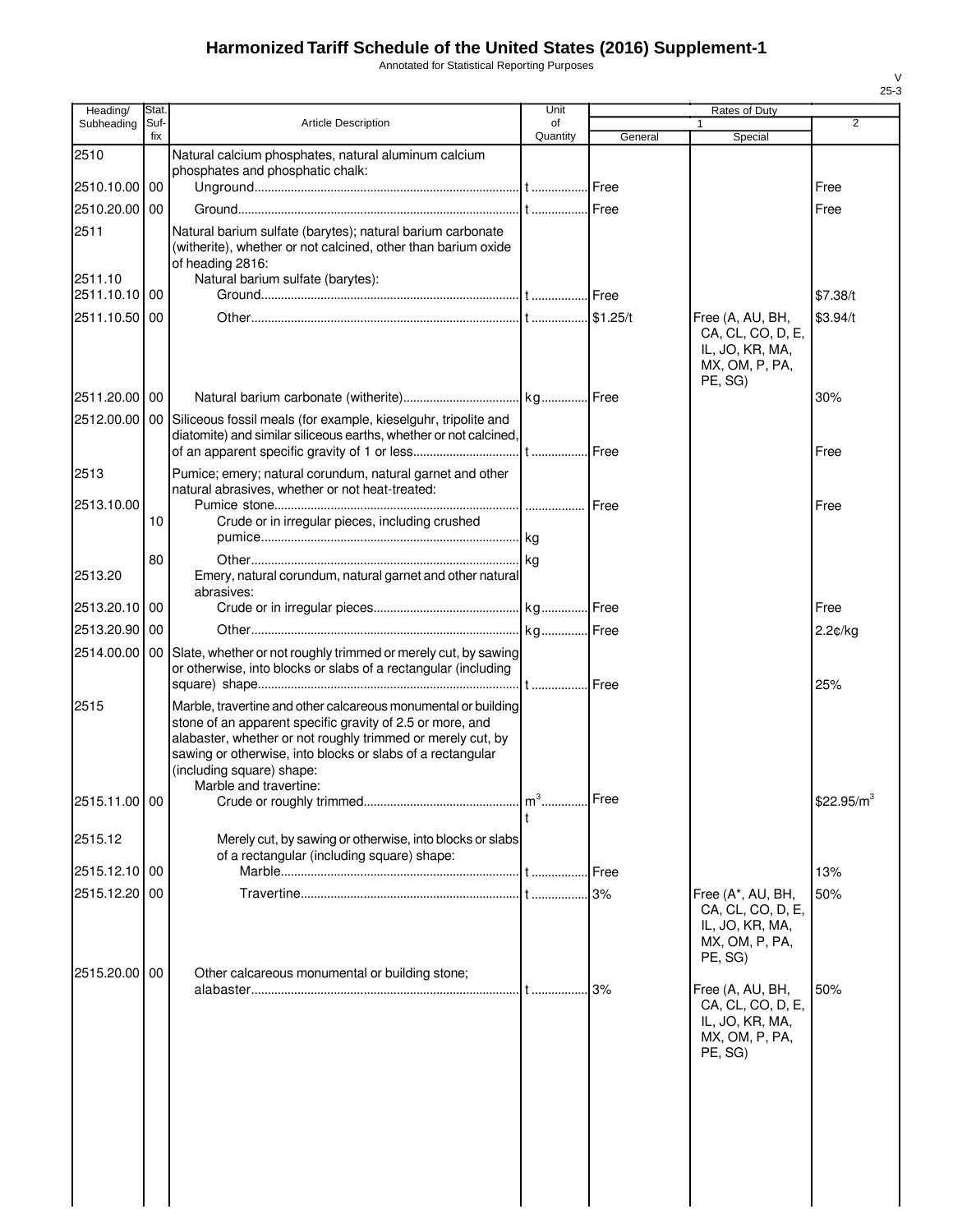Annotated for Statistical Reporting Purposes

| Heading/           | Stat.       |                                                                                                                                                                                                                                                                                                                                                                                                                                                                                                                                                                                                                                                                 | Unit           | Rates of Duty |                                                                                                                            |                       |
|--------------------|-------------|-----------------------------------------------------------------------------------------------------------------------------------------------------------------------------------------------------------------------------------------------------------------------------------------------------------------------------------------------------------------------------------------------------------------------------------------------------------------------------------------------------------------------------------------------------------------------------------------------------------------------------------------------------------------|----------------|---------------|----------------------------------------------------------------------------------------------------------------------------|-----------------------|
| Subheading         | Suf-<br>fix | <b>Article Description</b>                                                                                                                                                                                                                                                                                                                                                                                                                                                                                                                                                                                                                                      | of<br>Quantity | General       | 1<br>Special                                                                                                               | $\overline{2}$        |
| 2516               |             | Granite, porphyry, basalt, sandstone and other monumental<br>or building stone, whether or not roughly trimmed or merely<br>cut, by sawing or otherwise, into blocks or slabs of a<br>rectangular (including square) shape:                                                                                                                                                                                                                                                                                                                                                                                                                                     |                |               |                                                                                                                            |                       |
| 2516.11.00 00      |             | Granite:                                                                                                                                                                                                                                                                                                                                                                                                                                                                                                                                                                                                                                                        |                | Free          |                                                                                                                            | $$8.83/m^3$           |
| 2516.12.00         |             | Merely cut, by sawing or otherwise, into blocks or slabs                                                                                                                                                                                                                                                                                                                                                                                                                                                                                                                                                                                                        |                | 2.8%          | Free (A, AU, BH,<br>CA, CL, CO, D, E,<br>IL, JO, KR, MA,<br>MX, OM, P, PA,<br>PE, SG)                                      | 60%                   |
|                    | 30          |                                                                                                                                                                                                                                                                                                                                                                                                                                                                                                                                                                                                                                                                 |                |               |                                                                                                                            |                       |
| 2516.20            | 60          | Sandstone:                                                                                                                                                                                                                                                                                                                                                                                                                                                                                                                                                                                                                                                      |                |               |                                                                                                                            |                       |
| 2516.20.10         | 00          |                                                                                                                                                                                                                                                                                                                                                                                                                                                                                                                                                                                                                                                                 |                | Free          |                                                                                                                            | \$5.30/m <sup>3</sup> |
| 2516.20.20 00      |             | Merely cut, by sawing or otherwise, into blocks or slabs                                                                                                                                                                                                                                                                                                                                                                                                                                                                                                                                                                                                        |                |               | Free (A, AU, BH,<br>CA, CL, CO, D, E,                                                                                      | 50%                   |
| 2516.90.00         |             |                                                                                                                                                                                                                                                                                                                                                                                                                                                                                                                                                                                                                                                                 |                |               | IL, JO, KR, MA,<br>MX, OM, P, PA,<br>PE, SG)<br>Free (A, AU, BH,<br>CA, CL, CO, D, E,<br>IL, JO, KR, MA,<br>MX, OM, P, PA, | 50%                   |
|                    | 30          |                                                                                                                                                                                                                                                                                                                                                                                                                                                                                                                                                                                                                                                                 |                |               | PE, SG)                                                                                                                    |                       |
|                    | 60          |                                                                                                                                                                                                                                                                                                                                                                                                                                                                                                                                                                                                                                                                 |                |               |                                                                                                                            |                       |
| 2517<br>2517.10.00 |             | Pebbles, gravel, broken or crushed stone, of a kind commonly<br>used for concrete aggregates, for road metalling, or for railway<br>or other ballast; shingle and flint, whether or not heat-treated;<br>macadam of slag, dross or similar industrial waste, whether<br>or not incorporating the materials cited in the first part of the<br>heading; tarred macadam; granules, chippings and powder,<br>of stones of heading 2515 or 2516, whether or not heat-treated:<br>Pebbles, gravel, broken or crushed stone, of a kind<br>commonly used for concrete aggregates, for road metalling,<br>or for railway or other ballast, shingle and flint, whether or |                |               |                                                                                                                            |                       |
|                    | 15          |                                                                                                                                                                                                                                                                                                                                                                                                                                                                                                                                                                                                                                                                 |                | Free          |                                                                                                                            | 30%                   |
|                    | 20          |                                                                                                                                                                                                                                                                                                                                                                                                                                                                                                                                                                                                                                                                 |                |               |                                                                                                                            |                       |
| 2517.20.00         | 55<br>00    | Macadam of slag, dross or similar industrial waste, whether<br>or not incorporating the materials cited in subheading                                                                                                                                                                                                                                                                                                                                                                                                                                                                                                                                           |                | IFree         |                                                                                                                            | 30%                   |
| 2517.30.00 00      |             |                                                                                                                                                                                                                                                                                                                                                                                                                                                                                                                                                                                                                                                                 |                | Free          |                                                                                                                            | 30%                   |
|                    |             | Granules, chippings and powder, of stones of heading<br>2515 or 2516, whether or not heat-treated:                                                                                                                                                                                                                                                                                                                                                                                                                                                                                                                                                              |                |               |                                                                                                                            |                       |
| 2517.41.00 00      |             |                                                                                                                                                                                                                                                                                                                                                                                                                                                                                                                                                                                                                                                                 |                |               |                                                                                                                            | 30%                   |
| 2517.49.00 00      |             |                                                                                                                                                                                                                                                                                                                                                                                                                                                                                                                                                                                                                                                                 |                |               |                                                                                                                            | \$1.10/t              |
|                    |             |                                                                                                                                                                                                                                                                                                                                                                                                                                                                                                                                                                                                                                                                 |                |               |                                                                                                                            |                       |

V 25-4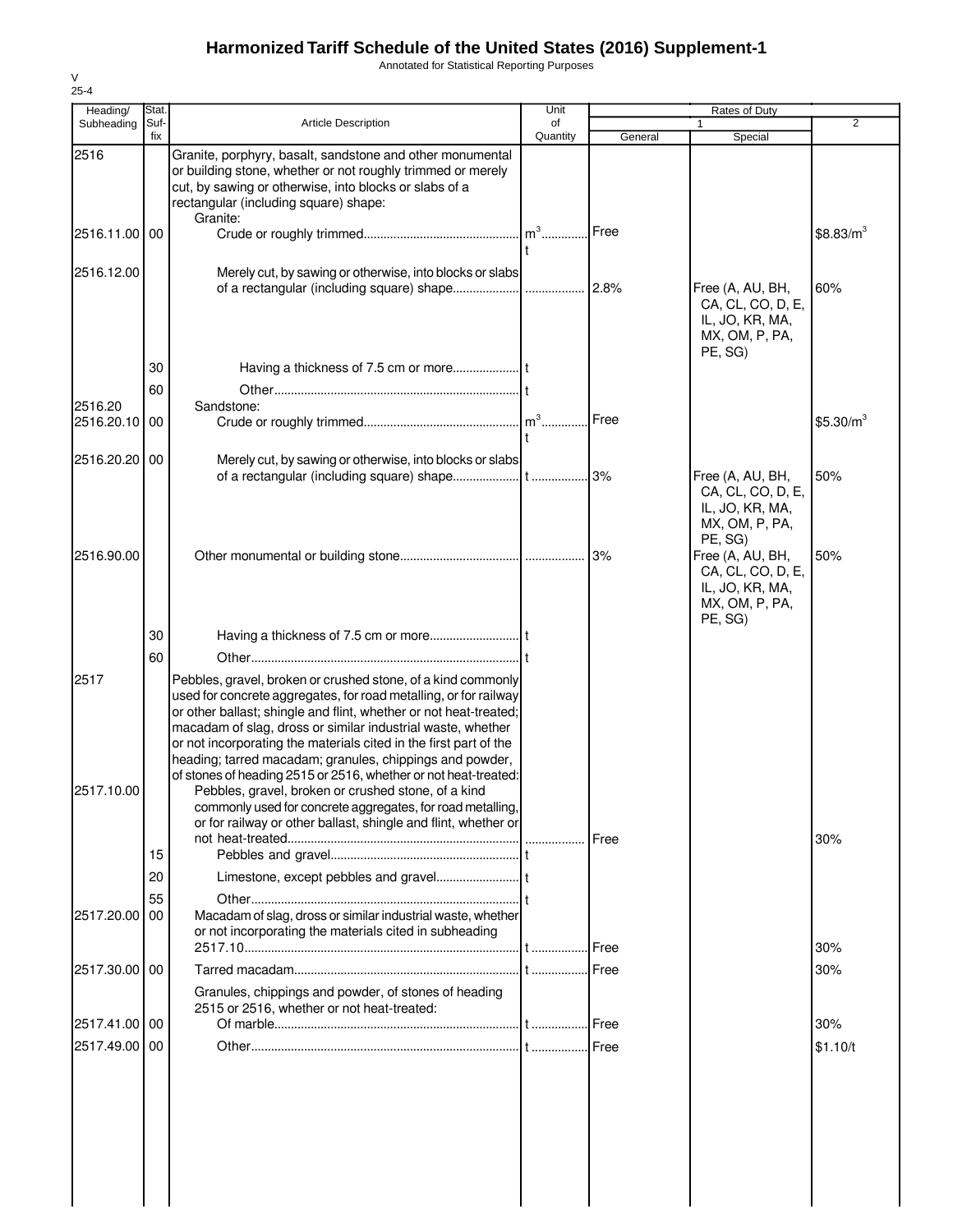Annotated for Statistical Reporting Purposes

| Heading/                 | Stat.       |                                                                                                                                                                                                                                   | Unit           |         | Rates of Duty                                                                         |                                                    |
|--------------------------|-------------|-----------------------------------------------------------------------------------------------------------------------------------------------------------------------------------------------------------------------------------|----------------|---------|---------------------------------------------------------------------------------------|----------------------------------------------------|
| Subheading               | Suf-<br>fix | <b>Article Description</b>                                                                                                                                                                                                        | of<br>Quantity | General | $\mathbf{1}$<br>Special                                                               | $\overline{2}$                                     |
| 2518                     |             | Dolomite whether or not calcined or sintered, including dolomite<br>roughly trimmed or merely cut, by sawing or otherwise, into<br>blocks or slabs of a rectangular (including square) shape;<br>dolomite ramming mix:            |                |         |                                                                                       |                                                    |
| 2518.10.00               | 00          |                                                                                                                                                                                                                                   |                |         |                                                                                       | Free                                               |
| 2518.20.00               | 00          |                                                                                                                                                                                                                                   |                |         | Free (A, AU, BH,<br>CA, CL, CO, D, E,<br>IL, JO, KR, MA,<br>MX, OM, P, PA,<br>PE, SG) | 30%                                                |
| 2518.30.00 00            |             |                                                                                                                                                                                                                                   |                |         |                                                                                       | 30%                                                |
| 2519                     |             | Natural magnesium carbonate (magnesite); fused magnesia;<br>dead-burned (sintered) magnesia, whether or not containing<br>small quantities of other oxides added before sintering; other<br>magnesium oxide, whether or not pure: |                |         |                                                                                       |                                                    |
| 2519.10.00 00            |             |                                                                                                                                                                                                                                   |                |         |                                                                                       | \$10.33/t                                          |
| 2519.90<br>2519.90.10 00 |             | Other:<br>Fused magnesia and dead-burned (sintered)                                                                                                                                                                               |                |         |                                                                                       | $1.7$ ¢/kg                                         |
| 2519.90.20 00            |             |                                                                                                                                                                                                                                   |                |         |                                                                                       | \$20.70/t                                          |
| 2519.90.50               | 00          |                                                                                                                                                                                                                                   |                |         |                                                                                       | 15.4¢/kg                                           |
| 2520                     |             | Gypsum; anhydrite; plasters (consisting of calcined gypsum<br>or calcium sulfate) whether or not colored, with or without small<br>quantities of accelerators or retarders:                                                       |                |         |                                                                                       |                                                    |
| 2520.10.00 00            |             |                                                                                                                                                                                                                                   |                |         |                                                                                       | Free                                               |
| 2520.20.00 00            |             |                                                                                                                                                                                                                                   |                |         |                                                                                       | \$1.38/t                                           |
| 2521.00.00               |             | 00 Limestone flux; limestone and other calcareous stone, of a kind                                                                                                                                                                |                |         |                                                                                       | Free                                               |
| 2522                     |             | Quicklime, slaked lime and hydraulic lime, other than calcium                                                                                                                                                                     |                |         |                                                                                       |                                                    |
| 2522.10.00               | 00          | oxide and hydroxide of heading 2825:                                                                                                                                                                                              |                |         |                                                                                       | $0.2$ ¢/kg,<br>including<br>weight of<br>container |
| 2522.20.00 00            |             |                                                                                                                                                                                                                                   |                |         |                                                                                       | 0.3¢/kg,<br>including<br>weight of<br>container    |
| 2522.30.00 00            |             |                                                                                                                                                                                                                                   | kg             | Free    |                                                                                       | 0.2¢/kg,<br>including<br>weight of<br>container    |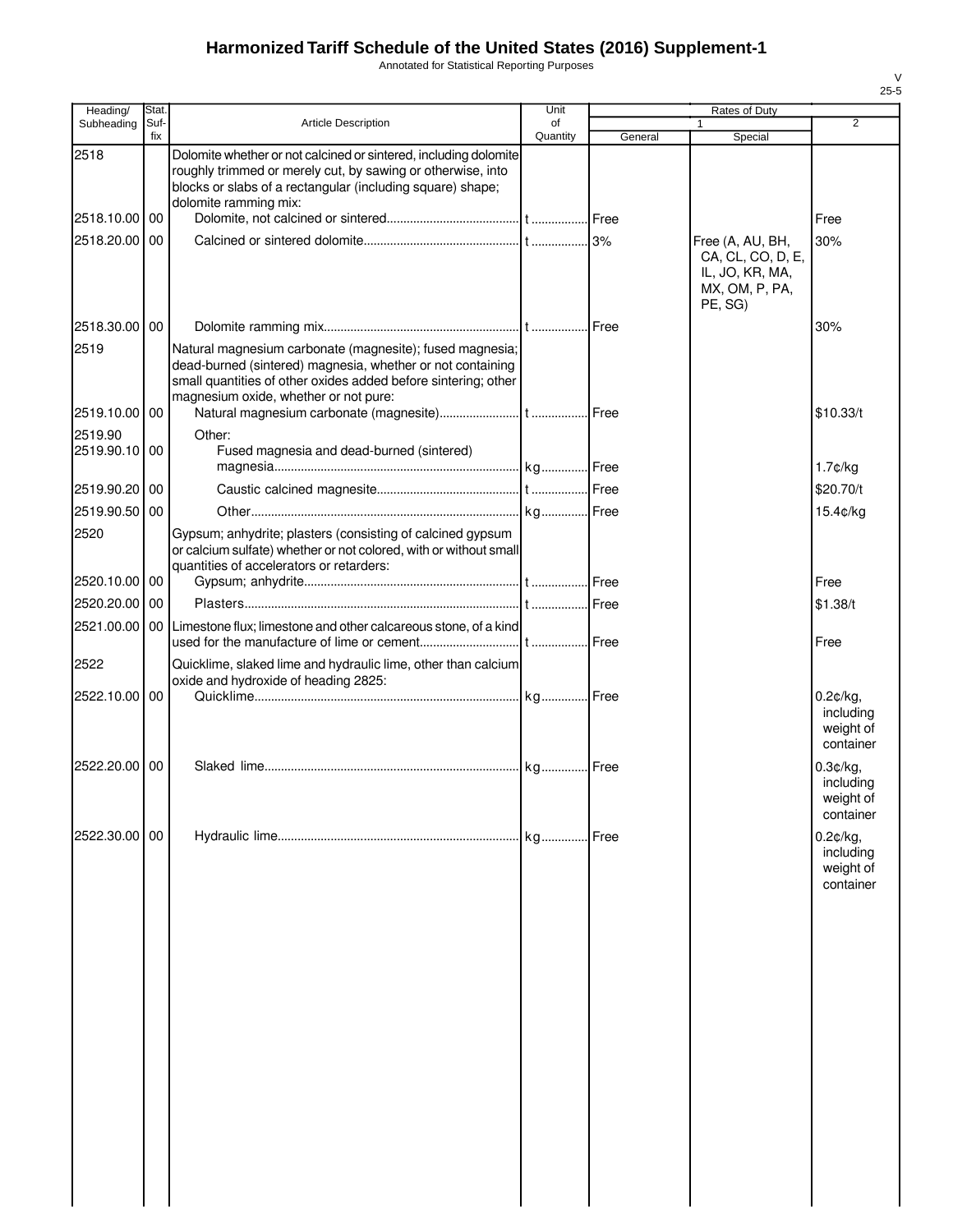Annotated for Statistical Reporting Purposes

| Heading/              | Stat.       |                                                                                                                                                                     | Unit           |         | Rates of Duty |                                                  |
|-----------------------|-------------|---------------------------------------------------------------------------------------------------------------------------------------------------------------------|----------------|---------|---------------|--------------------------------------------------|
| Subheading            | Suf-<br>fix | <b>Article Description</b>                                                                                                                                          | of<br>Quantity | General | 1<br>Special  | $\overline{2}$                                   |
| 2523<br>2523.10.00 00 |             | Portland cement, aluminous cement, slag cement, supersulfate<br>cement and similar hydraulic cements, whether or not colored<br>or in the form of clinkers:         |                |         |               | \$1.32/t,                                        |
|                       |             | Portland cement:                                                                                                                                                    |                |         |               | including<br>weight of<br>container              |
| 2523.21.00            | 00          | White cement, whether or not artificially colored t Free                                                                                                            |                |         |               | \$1.76/t,<br>including<br>weight of<br>container |
| 2523.29.00            | 00          |                                                                                                                                                                     |                | Free    |               | \$1.32/t,<br>including<br>weight of<br>container |
| 2523.30.00            | 00          |                                                                                                                                                                     |                |         |               | \$1.32/t.<br>including<br>weight of<br>container |
| 2523.90.00 00         |             |                                                                                                                                                                     |                |         |               | \$1.32/t,<br>including<br>weight of<br>container |
| 2524<br>2524.10.00    | 00          | Asbestos:                                                                                                                                                           |                |         |               | Free                                             |
| 2524.90.00            |             |                                                                                                                                                                     |                |         |               | Free                                             |
|                       | 10          |                                                                                                                                                                     |                |         |               |                                                  |
|                       | 30          | Chrysotile:                                                                                                                                                         |                |         |               |                                                  |
|                       | 40          | Milled fibers, group 3 grades (spinning fibers or                                                                                                                   |                |         |               |                                                  |
|                       | 45          |                                                                                                                                                                     |                |         |               |                                                  |
|                       | 55          |                                                                                                                                                                     |                |         |               |                                                  |
|                       | 60          |                                                                                                                                                                     |                |         |               |                                                  |
| 2525<br>2525.10.00    | 10          | Mica, including splittings; mica waste:<br>Crude mica and mica rifted into sheets or splittings                                                                     |                | Free    |               | Free                                             |
|                       | 20          |                                                                                                                                                                     |                |         |               |                                                  |
|                       | 50          |                                                                                                                                                                     |                |         |               |                                                  |
| 2525.20.00            | 00          |                                                                                                                                                                     |                |         |               | 20%                                              |
| 2525.30.00 00         |             |                                                                                                                                                                     |                |         |               | 8.8¢/kg                                          |
| 2526                  |             | Natural steatite, whether or not roughly trimmed or merely cut,<br>by sawing or otherwise, into blocks or slabs of a rectangular<br>(including square) shape; talc: |                |         |               |                                                  |
| 2526.10.00 00         |             |                                                                                                                                                                     |                |         |               | $0.6$ ¢/kg                                       |
| 2526.20.00            | 00          |                                                                                                                                                                     |                |         |               | 35%                                              |
|                       |             |                                                                                                                                                                     |                |         |               |                                                  |